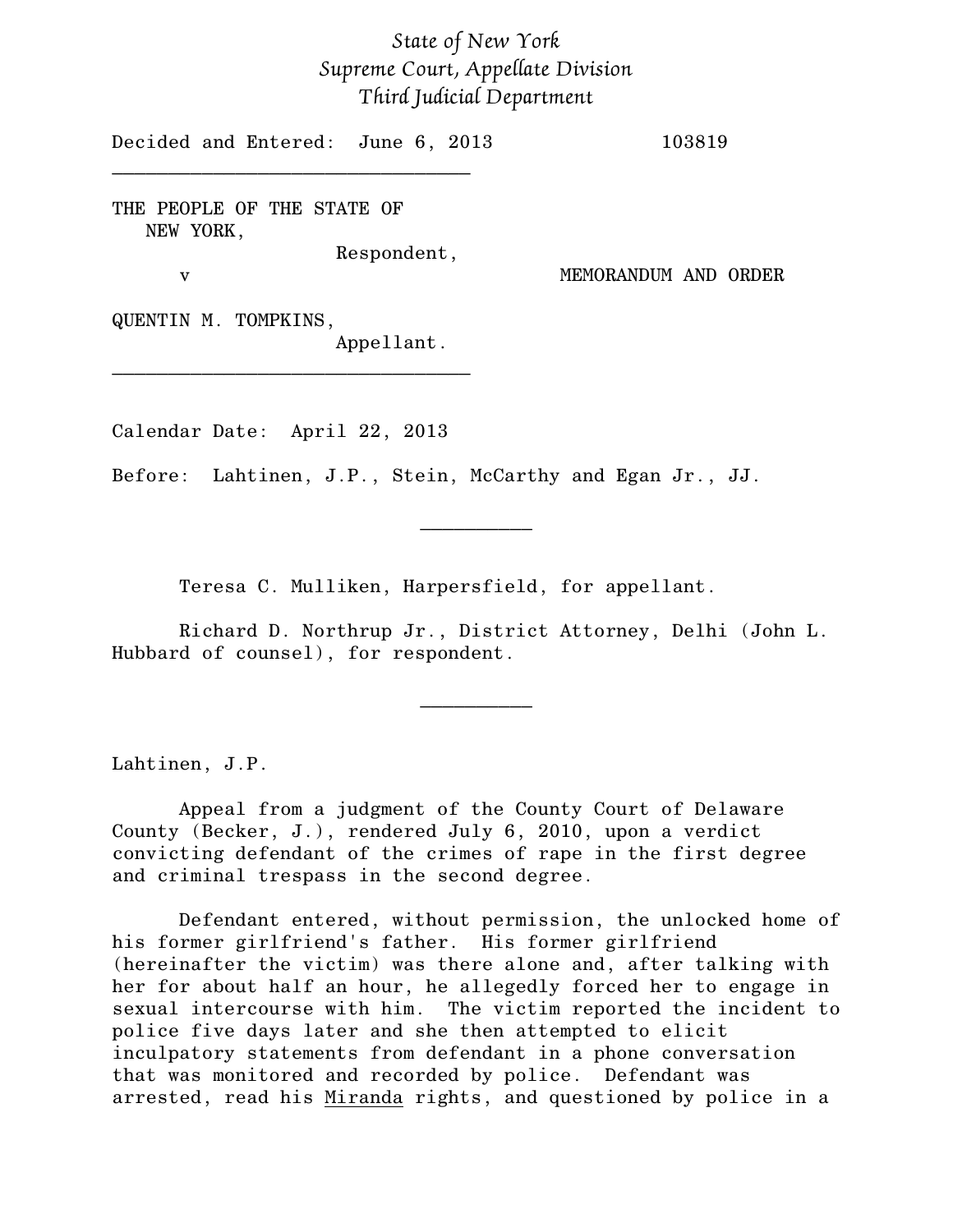video-recorded session that lasted a little over an hour, and terminated when defendant invoked his right to counsel. Defendant was indicted on one count of rape in the first degree and one count of criminal trespass in the second degree. He moved to suppress, among other things, statements that he had made during the video-recorded questioning by police. County Court denied defendant's suppression motion following a Huntley hearing. A jury trial ensued and resulted in defendant's conviction on both counts. He was sentenced to 10 years in prison together with postrelease supervision on the rape conviction, and a concurrent term of one year for criminal trespass. Defendant appeals.

We affirm. Defendant contends that his conviction of rape in the first degree is not supported by legally sufficient evidence and is against the weight of the evidence. Defendant failed to preserve the legal sufficiency argument with an appropriate objection at trial (see People v Finger, 95 NY2d 894, 895 [2000]; People v Adamek, 69 AD3d 979, 980 [2010], lv denied 14 NY3d 797 [2010]). "However, we necessarily review the evidence adduced as to each of the elements of the crime[] in the context of our review of defendant's challenge regarding the weight of the evidence, and there is no preservation requirement for weight of the evidence review" (People v Mann, 63 AD3d 1372, 1373 [2009], lv denied 13 NY3d 861 [2009] [internal quotation marks and citations omitted]; see People v Townsend, 94 AD3d 1330, 1330 n 1 [2012], lv denied 19 NY3d 1105 [2012]). A different verdict would not have been unreasonable and, thus, in our weight of the evidence review we "must, like the trier of fact below, weigh the relative probative force of conflicting testimony and the relative strength of conflicting inferences that may be drawn from the testimony" (People v Bleakley, 69 NY2d 490, 495 [1987] [internal quotation marks and citation omitted]; see People v Romero, 7 NY3d 633, 643 [2006]). "[D]eference is accorded to the fact-finder's opportunity to view the witnesses, hear the testimony and observe demeanor" (People v Bleakley, 69 NY2d at 495; see People v Lopez-Aguilar, 64 AD3d 1037, 1037 [2009], lv dismissed 13 NY3d 940 [2010]).

The victim testified that, although she and defendant had previously cohabitated, she had ended the romantic aspect of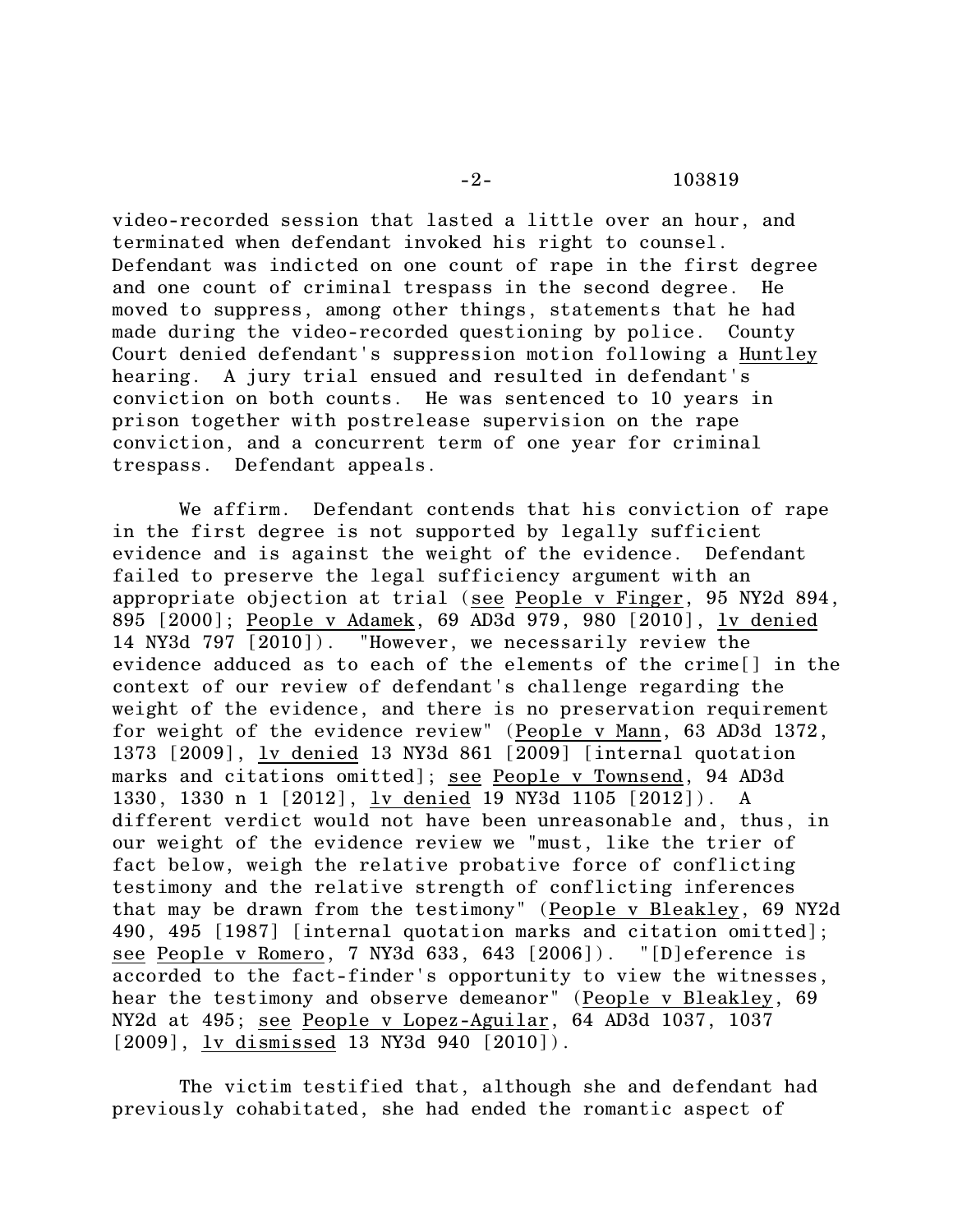their relationship approximately two months earlier. Defendant arrived uninvited at her father's trailer, where the victim was alone, and he walked in without permission. She asked him to leave, but he reportedly refused and eventually began kissing and touching her. The victim explained that she repeatedly told him to leave and she moved away from him. Defendant, who was 21 years old, 6 feet 2 or 3 inches tall and weighed 180 to 190 pounds, attempted to move on top of the victim, who was 19 years old, 5 feet 5 or 6 inches tall and weighed 120 to 125 pounds. She recalled that he was forcing himself on her and that she continued to resist physically and verbally. He started unbuttoning her pants, she struggled to rebutton them, he managed to unbutton and remove them, quickly removed his own pants and then got on top of her. The victim indicated that she tried to push defendant away, but was unable to because of his greater size and strength. He penetrated her and, according to the victim, she started screaming and crying, telling him to stop. She related that defendant stopped, apologized, retrieved a compact disk containing music from his vehicle and remained at the trailer for up to an hour.

Defendant attempted to undermine the victim's credibility by, among other things, bringing out evidence of her delay in reporting the incident and her failure to mention it to a health care provider she visited for a routine visit two days after the incident. The recorded phone call that the victim made to defendant, while not containing a direct admission, included defendant not denying the victim's statements to him that he had forced himself on her and raped her. The video-recorded police interview of defendant, in which he denied the alleged conduct but also made some inconsistent inculpatory comments, is, in our view, of little value in the overall weight of the proof.

Nonetheless, it is clear that the jury found the victim to be a credible witness. Her testimony provided sufficient proof of forcible compulsion (see People v Val, 38 AD3d 928, 929 [2007], lv denied 9 NY3d 852 [2007]; People v Plaisted, 2 AD3d 906, 907 [2003], lv denied 2 NY3d 744 [2004]), as well as the other elements of rape in the first degree. We find no reason to disregard the jury's credibility determination. Upon weighing and considering all the evidence in the record, we are